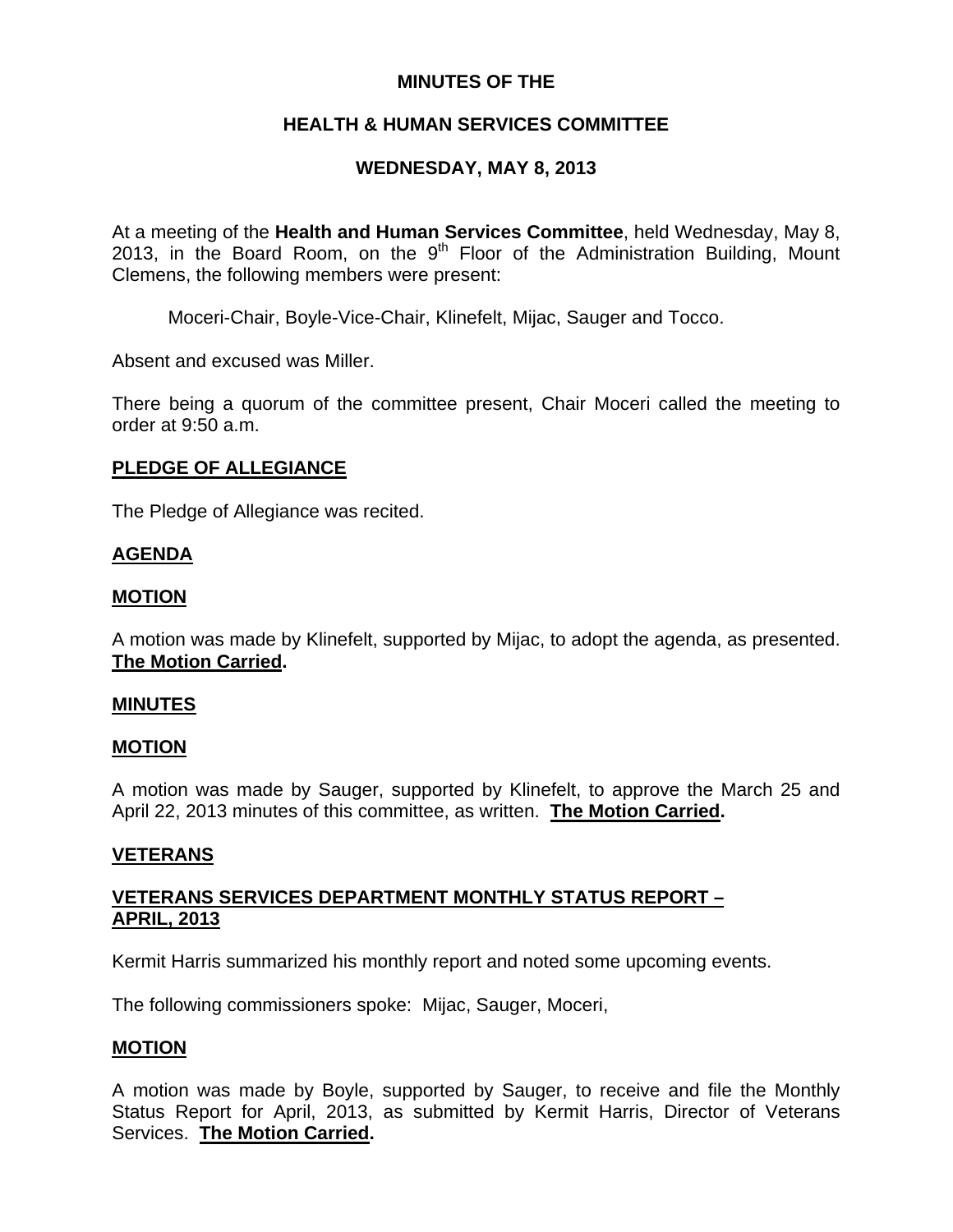### **COMMUNITY SERVICES**

### **BUDGET AMENDMENT/CSA/LCA DELIVERABLE FUEL BUDGET**

Joe Cook, Assistant Director, provided an overview.

### **MOTION**

A motion was made by Klinefelt, supported by Boyle, to forward to the Finance Committee a recommendation to approve a budget adjustment to the previously approved Macomb County Community Services Agency's LCA Deliverable Fuel budget, indicating a decrease of \$17,555, from \$44,100 to \$26,545; Further, this budget action addresses budgetary issues only. It does not constitute the Commission's approval of any County contract. If a contract requires Commission approval under the County's Contracting Policy or the County's Procurement Ordinance, such approval must be sought separately. **The Motion Carried.** 

### **BUDGET AMENDMENT/CSA/SENIOR CHORE SERVICES**

Joe Cook, Assistant Director, provided an explanation on the reduction of \$21,450.

The following commissioners spoke: Moceri, Tocco, Klinefelt and Boyle.

### **MOTION**

A motion was made by Tocco, supported by Mijac, to forward to the Finance Committee a recommendation to approve the reduction of the previously approved FY 2013 budget of Macomb County Community Services Agency's Senior CHORE Service in the amount of \$21,450, reducing the grant from \$83,998 to \$62,548; Further, this budget action addresses budgetary issues only. It does not constitute the Commission's approval of any County contract. If a contract requires Commission approval under the County's Contracting Policy or the County's Procurement Ordinance, such approval must be sought separately. **The Motion Carried.** 

### **BUDGET AMENDMENT/CSA/EMERGENCY FOOD & SHELTER PROGRAM**

#### **MOTION**

A motion was made by Mijac, supported by Sauger, to forward to the Finance Committee a recommendation to approve a reduction in the previously approved Macomb County Community Services Agency's Emergency Food & Shelter Program (EFSP) budget in the amount of \$37,755, reducing the grant amount from \$200,000 to \$162,245; Further, this budget action addresses budgetary issues only. It does not constitute the Commission's approval of any County contract. If a contract requires Commission approval under the County's Contracting Policy or the County's Procurement Ordinance, such approval must be sought separately. **The Motion Carried.**